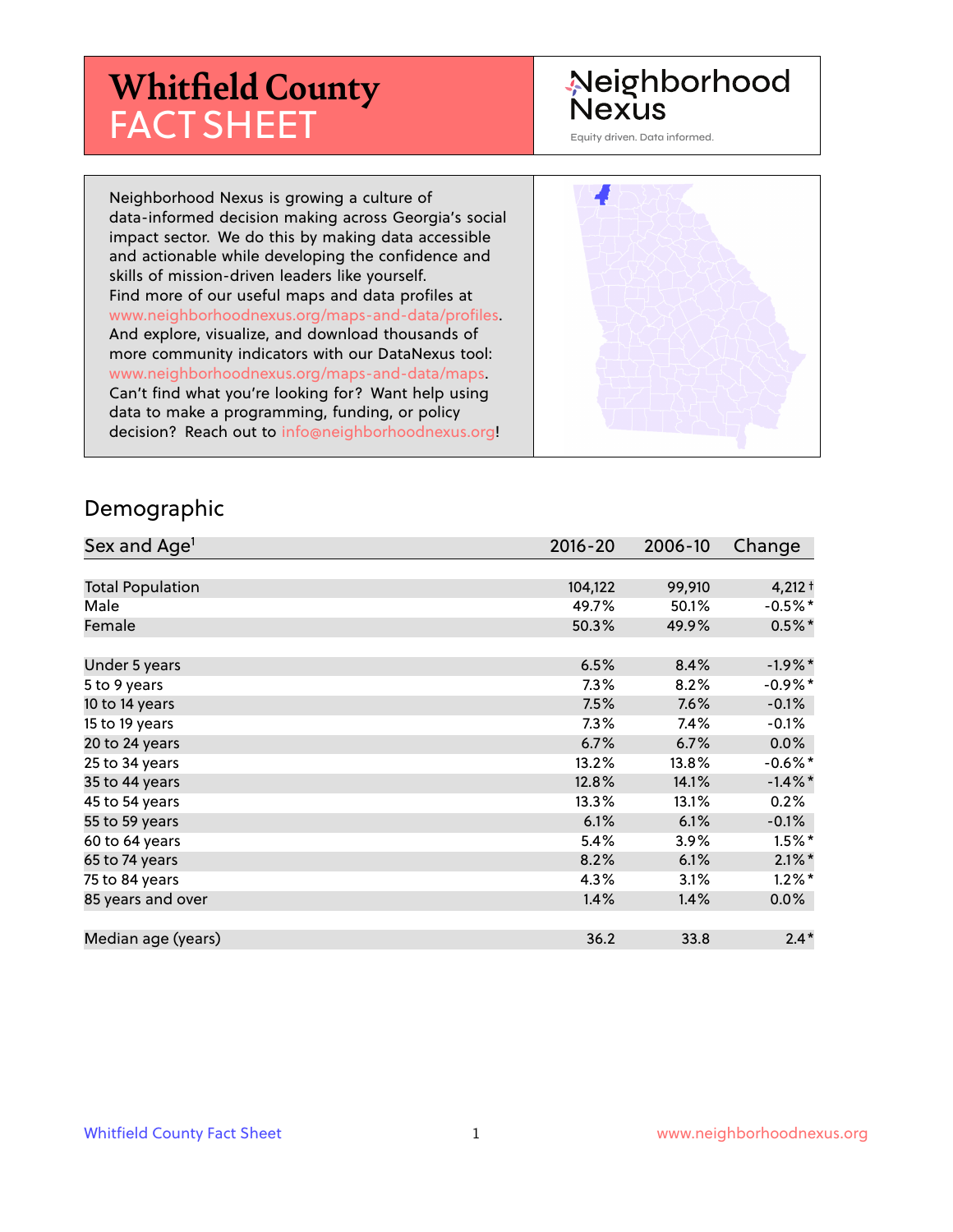## Demographic, continued...

| Race <sup>2</sup>                                            | $2016 - 20$ | 2006-10 | Change      |
|--------------------------------------------------------------|-------------|---------|-------------|
| <b>Total population</b>                                      | 104,122     | 99,910  | $4,212 +$   |
| One race                                                     | 96.1%       | 98.0%   | $-1.9%$ *   |
| White                                                        | 86.0%       | 79.7%   | $6.3\%$ *   |
| <b>Black or African American</b>                             | 3.5%        | 4.0%    | $-0.5%$ *   |
| American Indian and Alaska Native                            | 1.0%        | 0.4%    | $0.6\%$ *   |
| Asian                                                        | 1.4%        | 1.2%    | 0.2%        |
| Native Hawaiian and Other Pacific Islander                   | 0.0%        | 0.0%    | 0.0%        |
| Some other race                                              | 4.2%        | 12.7%   | $-8.5%$ *   |
| Two or more races                                            | 3.9%        | 2.0%    | $1.9\%$ *   |
| Race alone or in combination with other race(s) <sup>3</sup> | $2016 - 20$ | 2006-10 | Change      |
| Total population                                             | 104,122     | 99,910  | $4,212 +$   |
| White                                                        | 89.8%       | 81.7%   | $8.1\%$ *   |
| <b>Black or African American</b>                             | 4.5%        | 4.6%    | $-0.1%$     |
| American Indian and Alaska Native                            | 1.8%        | 0.8%    | $1.0\%$ *   |
| Asian                                                        | 1.7%        | 1.6%    | 0.1%        |
| Native Hawaiian and Other Pacific Islander                   | 0.1%        | 0.0%    | 0.1%        |
| Some other race                                              | 6.5%        | 13.4%   | $-6.9\%$ *  |
| Hispanic or Latino and Race <sup>4</sup>                     | $2016 - 20$ | 2006-10 | Change      |
| Total population                                             | 104,122     | 99,910  | $4,212 +$   |
| Hispanic or Latino (of any race)                             | 35.5%       | 30.9%   | 4.5% +      |
| Not Hispanic or Latino                                       | 64.5%       | 69.1%   | $-4.5%$ †   |
| White alone                                                  | 58.1%       | 63.0%   | $-4.9%$ *   |
| Black or African American alone                              | 3.4%        | 3.7%    | $-0.3\%$ *  |
| American Indian and Alaska Native alone                      | 0.1%        | 0.3%    | $-0.1\%$ *  |
| Asian alone                                                  | 1.4%        | 1.1%    | 0.3%        |
| Native Hawaiian and Other Pacific Islander alone             | 0.0%        | 0.0%    | $0.0\%$     |
| Some other race alone                                        | 0.1%        | 0.0%    | $0.1\%$ *   |
| Two or more races                                            | 1.5%        | 1.0%    | $0.5%$ *    |
| U.S. Citizenship Status <sup>5</sup>                         | $2016 - 20$ | 2006-10 | Change      |
| Foreign-born population                                      | 18,692      | 18,539  | 153         |
| Naturalized U.S. citizen                                     | 30.8%       | 16.7%   | 14.1%*      |
| Not a U.S. citizen                                           | 69.2%       | 83.3%   | $-14.1\%$ * |
| Citizen, Voting Age Population <sup>6</sup>                  | $2016 - 20$ | 2006-10 |             |
|                                                              |             |         | Change      |
| Citizen, 18 and over population                              | 64,764      | 57,856  | $6,908*$    |
| Male                                                         | 49.6%       | 48.3%   | $1.3\%$ *   |
| Female                                                       | 50.4%       | 51.7%   | $-1.3\%$ *  |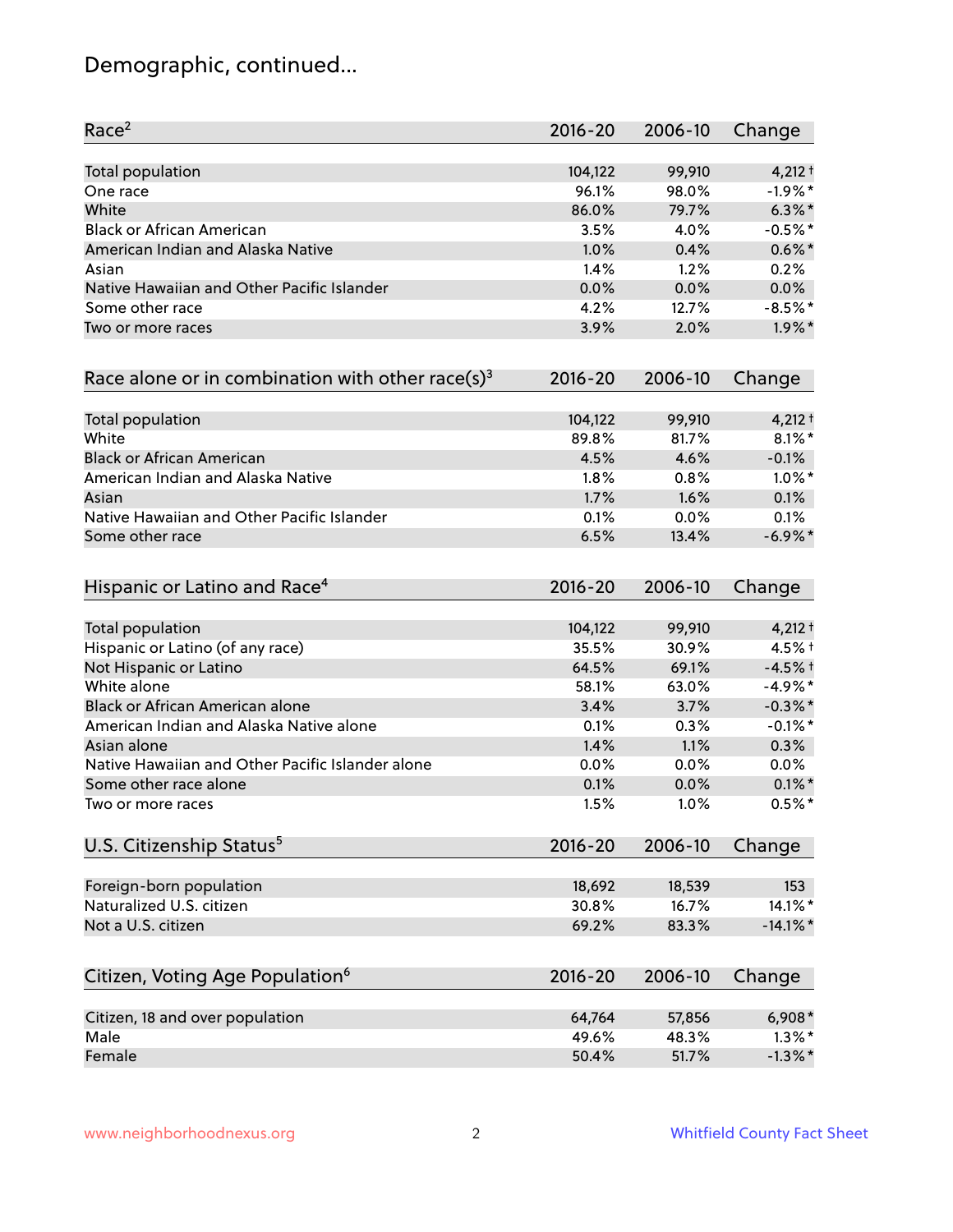#### Economic

| Income <sup>7</sup>                                 | $2016 - 20$ | 2006-10 | Change     |
|-----------------------------------------------------|-------------|---------|------------|
|                                                     |             |         |            |
| All households                                      | 36,412      | 34,292  | $2,120*$   |
| Less than \$10,000                                  | 5.0%        | 7.3%    | $-2.2\%$ * |
| \$10,000 to \$14,999                                | 4.6%        | 6.8%    | $-2.2\%$ * |
| \$15,000 to \$24,999                                | 12.5%       | 15.0%   | $-2.5%$ *  |
| \$25,000 to \$34,999                                | 12.3%       | 12.6%   | $-0.3%$    |
| \$35,000 to \$49,999                                | 15.5%       | 16.7%   | $-1.2%$    |
| \$50,000 to \$74,999                                | 20.4%       | 18.4%   | 2.0%       |
| \$75,000 to \$99,999                                | 11.5%       | 9.6%    | $1.9\%$ *  |
| \$100,000 to \$149,999                              | 11.9%       | 8.5%    | $3.4\%$ *  |
| \$150,000 to \$199,999                              | 2.6%        | 3.0%    | $-0.4%$    |
| \$200,000 or more                                   | 3.7%        | 2.2%    | $1.6\%$ *  |
| Median household income (dollars)                   | 50,055      | 42,345  | 7,710*     |
| Mean household income (dollars)                     | 67,316      | 56,590  | 10,726*    |
| With earnings                                       | 78.6%       | 82.7%   | $-4.1%$ *  |
| Mean earnings (dollars)                             | 69,749      | 56,914  | 12,835*    |
| <b>With Social Security</b>                         | 29.9%       | 26.7%   | $3.3\%$ *  |
| Mean Social Security income (dollars)               | 19,902      | 15,034  | 4,869*     |
| With retirement income                              | 11.4%       | 10.6%   | 0.7%       |
| Mean retirement income (dollars)                    | 27,597      | 19,729  | 7,868*     |
| With Supplemental Security Income                   | $5.4\%$     | 3.6%    | $1.8\%$ *  |
| Mean Supplemental Security Income (dollars)         | 10,849      | 6,760   | 4,088*     |
| With cash public assistance income                  | 1.5%        | 2.5%    | $-1.0%$    |
| Mean cash public assistance income (dollars)        | 4,062       | 2,769   | $1,293*$   |
| With Food Stamp/SNAP benefits in the past 12 months | 9.4%        | 11.0%   | $-1.6%$    |
|                                                     |             |         |            |
| Families                                            | 26,056      | 25,004  | 1,052      |
| Less than \$10,000                                  | 1.9%        | 4.9%    | $-3.0\%$ * |
| \$10,000 to \$14,999                                | 1.9%        | 4.6%    | $-2.8\%$ * |
| \$15,000 to \$24,999                                | 9.7%        | 14.3%   | $-4.6\%$ * |
| \$25,000 to \$34,999                                | 11.8%       | 11.2%   | 0.6%       |
| \$35,000 to \$49,999                                | 16.0%       | 16.1%   | $-0.1%$    |
| \$50,000 to \$74,999                                | 23.9%       | 21.5%   | 2.4%       |
| \$75,000 to \$99,999                                | 12.2%       | 11.7%   | 0.5%       |
| \$100,000 to \$149,999                              | 14.7%       | 9.5%    | $5.1\%$ *  |
| \$150,000 to \$199,999                              | 3.2%        | 3.4%    | $-0.2%$    |
| \$200,000 or more                                   | 4.8%        | 2.8%    | $1.9\%$ *  |
| Median family income (dollars)                      | 58,428      | 48,991  | 9,437*     |
| Mean family income (dollars)                        | 76,669      | 63,255  | 13,414*    |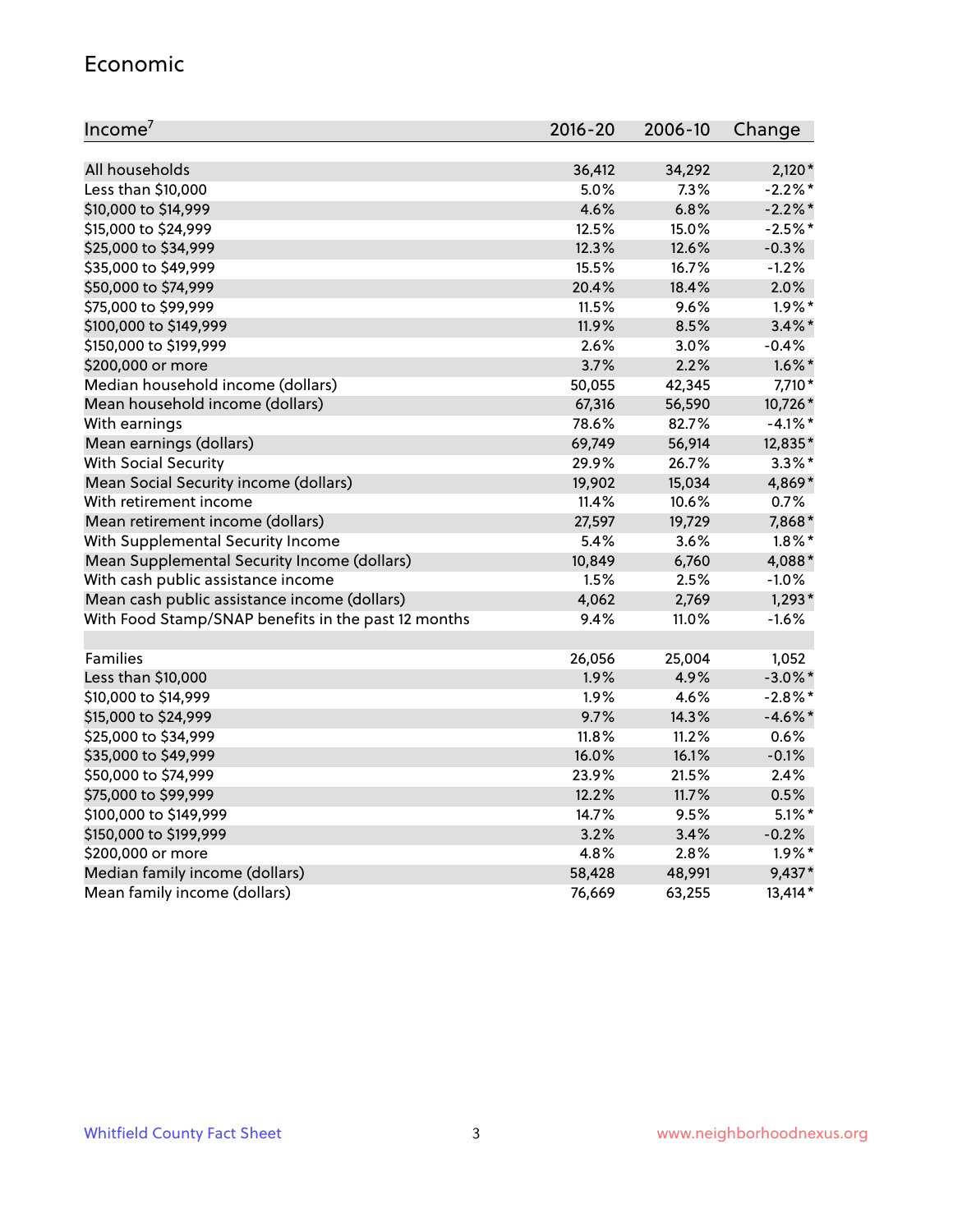### Economic, continued...

| Income, continued <sup>8</sup>                                        | $2016 - 20$ | 2006-10 | Change      |
|-----------------------------------------------------------------------|-------------|---------|-------------|
|                                                                       |             |         |             |
| Nonfamily households                                                  | 10,356      | 9,288   | $1,068*$    |
| Median nonfamily income (dollars)                                     | 27,221      | 25,852  | 1,369       |
| Mean nonfamily income (dollars)                                       | 40,364      | 34,830  | $5,534*$    |
| Median earnings for workers (dollars)                                 | 30,979      | 24,678  | $6,301*$    |
| Median earnings for male full-time, year-round workers                | 37,254      | 34,150  | $3,104*$    |
| (dollars)                                                             |             |         |             |
| Median earnings for female full-time, year-round workers<br>(dollars) | 32,064      | 27,315  | 4,749*      |
| Per capita income (dollars)                                           | 24,361      | 19,780  | 4,581*      |
|                                                                       |             |         |             |
| Families and People Below Poverty Level <sup>9</sup>                  | $2016 - 20$ | 2006-10 | Change      |
|                                                                       |             |         |             |
| All families                                                          | 11.3%       | 15.6%   | $-4.3\%$ *  |
| With related children under 18 years                                  | 18.7%       | 23.5%   | $-4.9%$ *   |
| With related children under 5 years only                              | 16.5%       | 28.4%   | $-11.9%$    |
| Married couple families                                               | 7.0%        | 10.0%   | $-2.9%$ *   |
| With related children under 18 years                                  | 11.1%       | 15.3%   | $-4.2\%$ *  |
| With related children under 5 years only                              | 10.7%       | 12.2%   | $-1.5%$     |
| Families with female householder, no husband present                  | 28.6%       | 34.9%   | $-6.3%$     |
| With related children under 18 years                                  | 42.0%       | 42.1%   | $-0.1%$     |
| With related children under 5 years only                              | 39.2%       | 60.2%   | $-21.0%$    |
| All people                                                            | 16.2%       | 19.2%   | $-3.0\%$ *  |
| Under 18 years                                                        | 24.7%       | 26.7%   | $-2.0%$     |
| Related children under 18 years                                       | 24.6%       | 26.5%   | $-1.9%$     |
| Related children under 5 years                                        | 26.5%       | 34.1%   | $-7.6%$     |
| Related children 5 to 17 years                                        | 23.9%       | 23.3%   | 0.6%        |
| 18 years and over                                                     | 13.3%       | 16.2%   | $-3.0\%$ *  |
| 18 to 64 years                                                        | 13.5%       | 16.7%   | $-3.2\%$ *  |
| 65 years and over                                                     | 12.5%       | 13.8%   | $-1.3%$     |
| People in families                                                    | 13.9%       | 17.7%   | $-3.8\%$ *  |
| Unrelated individuals 15 years and over                               | 30.0%       | 28.8%   | 1.3%        |
|                                                                       |             |         |             |
| Non-Hispanic white people                                             | 12.1%       | 12.9%   | $-0.8%$     |
| Black or African-American people                                      | 22.4%       | 20.9%   | 1.5%        |
| Asian people                                                          | 22.8%       | 9.3%    | 13.6%       |
| Hispanic or Latino people                                             | 21.0%       | 32.1%   | $-11.1\%$ * |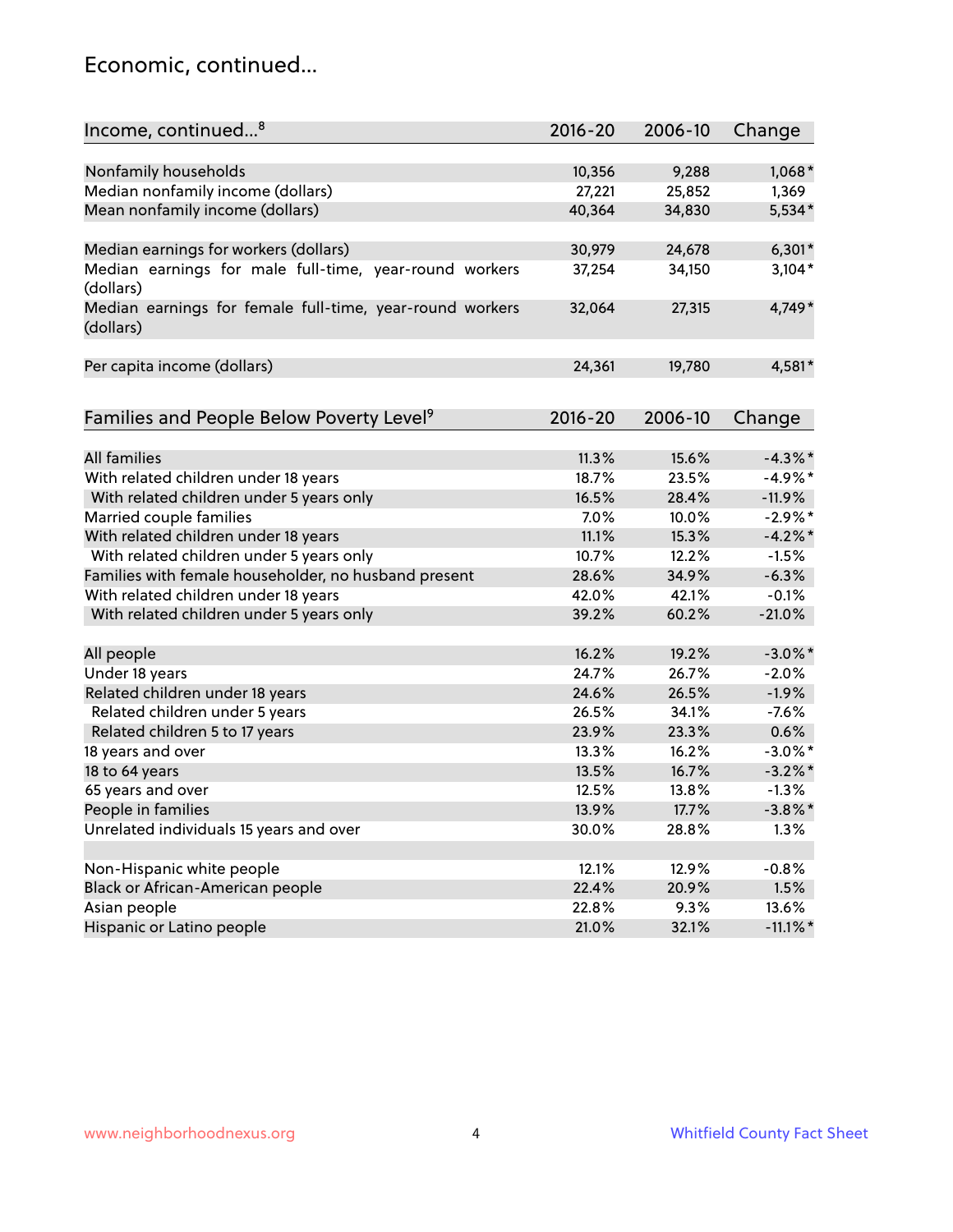## Employment

| Employment Status <sup>10</sup>                                                               | 2010        | 2020    | Change     |
|-----------------------------------------------------------------------------------------------|-------------|---------|------------|
| In Labor Force                                                                                | 43,275      | 47,639  | 47,639     |
| <b>Unemployment Rate</b>                                                                      | 7.3%        | 11.9%   | $-4.6%$    |
| Industry <sup>11</sup>                                                                        | $2016 - 20$ | 2006-10 | Change     |
| Civilian employed population 16 years and over                                                | 47,358      | 44,651  | 2,707*     |
| Agriculture, forestry, fishing and hunting, and mining                                        | 1.2%        | 0.5%    | $0.7%$ *   |
| Construction                                                                                  | 6.3%        | 5.6%    | 0.7%       |
| Manufacturing                                                                                 | 38.2%       | 38.9%   | $-0.7%$    |
| Wholesale trade                                                                               | 2.3%        | 3.3%    | $-1.0\%$ * |
| Retail trade                                                                                  | 7.9%        | 9.9%    | $-1.9%$ *  |
| Transportation and warehousing, and utilities                                                 | 3.6%        | 4.5%    | $-0.9%$    |
| Information                                                                                   | 1.0%        | 1.2%    | $-0.2%$    |
| Finance and insurance, and real estate and rental and leasing                                 | 2.5%        | 2.6%    | $-0.1%$    |
| Professional, scientific, and management, and administrative<br>and waste management services | 6.6%        | 5.5%    | 1.1%       |
| Educational services, and health care and social assistance                                   | 16.0%       | 14.1%   | $1.9\%$ *  |
| Arts, entertainment, and recreation, and accommodation and<br>food services                   | 7.3%        | 7.5%    | $-0.2%$    |
| Other services, except public administration                                                  | 4.9%        | 4.3%    | 0.6%       |
| <b>Public administration</b>                                                                  | 2.3%        | 2.3%    | 0.0%       |
| Occupation <sup>12</sup>                                                                      | $2016 - 20$ | 2006-10 | Change     |
|                                                                                               |             |         |            |
| Civilian employed population 16 years and over                                                | 47,358      | 44,651  | 2,707*     |
| Management, business, science, and arts occupations                                           | 25.2%       | 22.5%   | $2.7\%$ *  |
| Service occupations                                                                           | 12.8%       | 13.3%   | $-0.5%$    |
| Sales and office occupations                                                                  | 18.9%       | 23.2%   | $-4.2%$ *  |
| Natural<br>resources,<br>construction,<br>and<br>maintenance<br>occupations                   | 9.6%        | 9.3%    | 0.3%       |
| Production, transportation, and material moving occupations                                   | 33.5%       | 31.8%   | 1.7%       |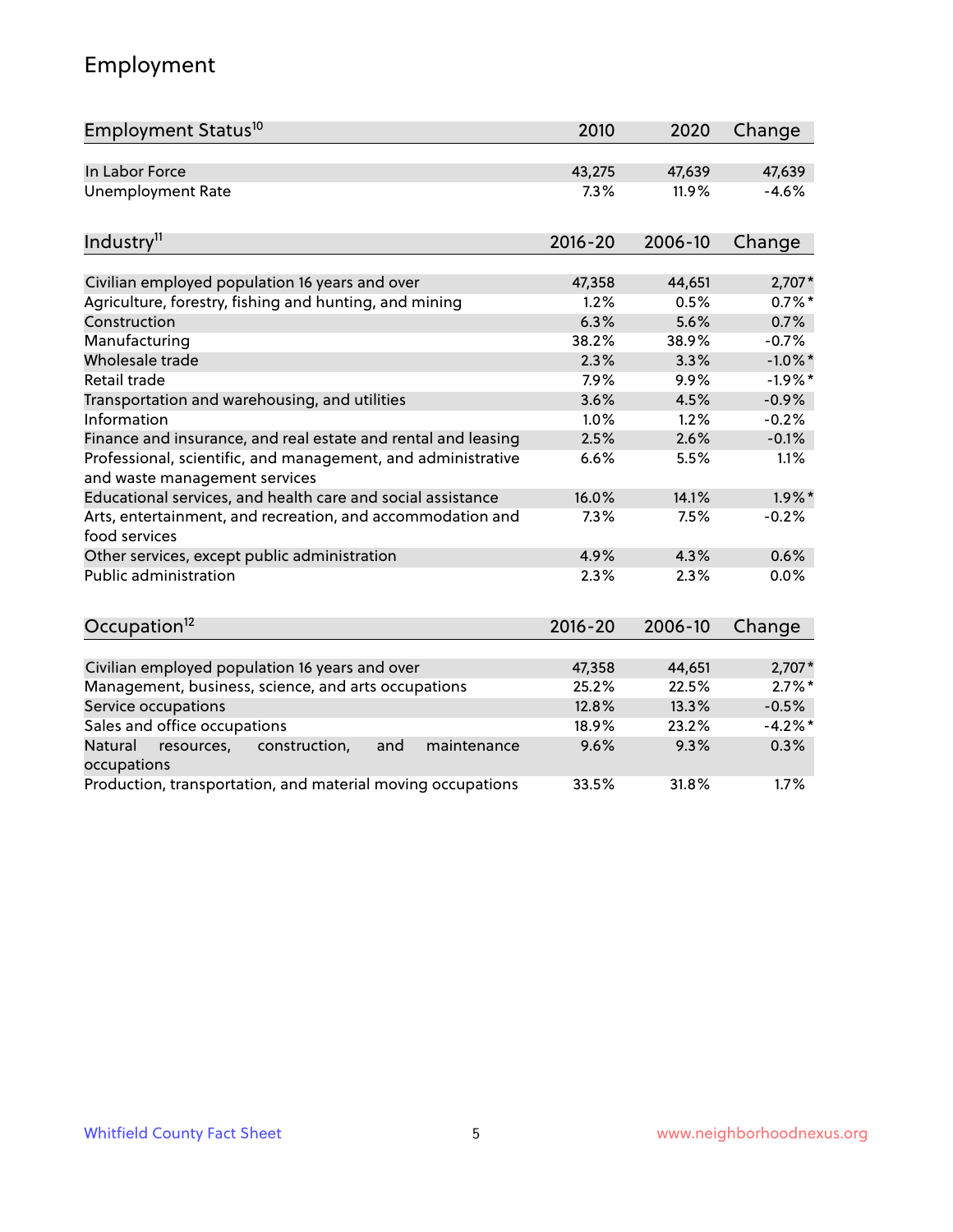## Employment, continued...

| Class of Worker <sup>13</sup>                                   | $2016 - 20$     | 2006-10         | Change   |
|-----------------------------------------------------------------|-----------------|-----------------|----------|
| Civilian employed population 16 years and over                  | 47,358          | 44,651          | 2,707*   |
| Private wage and salary workers                                 | 86.4%           | 85.8%           | 0.6%     |
| Government workers                                              | 9.9%            | 10.0%           | $-0.0%$  |
| Self-employed in own not incorporated business workers          | 3.6%            | 4.1%            | $-0.5%$  |
| <b>Unpaid family workers</b>                                    | 0.1%            | 0.1%            | $-0.0%$  |
| Job Flows <sup>14</sup>                                         | 2019            | 2010            | Change   |
| Total Jobs in county                                            | 57,520          | 55,443          | 2,077    |
| Held by residents of county                                     | 46.0%           | 42.2%           | 3.8%     |
| Held by non-residents of county                                 | 54.0%           | 57.8%           | $-3.8%$  |
|                                                                 |                 |                 |          |
| Jobs by Industry Sector <sup>15</sup>                           | 2019            | 2010            | Change   |
| Total Jobs in county                                            | 57,520          | 55,443          | 2,077    |
| <b>Goods Producing sectors</b>                                  | 40.6%           | 37.3%           | 3.3%     |
| Trade, Transportation, and Utilities sectors                    | 19.3%           | 25.6%           | $-6.3%$  |
| All Other Services sectors                                      | 40.1%           | 37.1%           | 3.0%     |
|                                                                 |                 |                 |          |
| Total Jobs in county held by county residents                   | 26,458          | 23,411          | 3,047    |
| <b>Goods Producing sectors</b>                                  | 44.3%           | 39.4%           | 4.9%     |
| Trade, Transportation, and Utilities sectors                    | 15.4%           | 18.8%           | $-3.4%$  |
| All Other Services sectors                                      | 40.3%           | 41.9%           | $-1.5%$  |
| Jobs by Earnings <sup>16</sup>                                  | 2019            | 2010            | Change   |
|                                                                 |                 |                 | 2,077    |
| Total Jobs in county<br>Jobs with earnings \$1250/month or less | 57,520<br>16.8% | 55,443<br>18.4% | $-1.6%$  |
|                                                                 | 43.7%           | 54.1%           |          |
| Jobs with earnings \$1251/month to \$3333/month                 |                 |                 | $-10.4%$ |
| Jobs with earnings greater than \$3333/month                    | 39.5%           | 27.5%           | 11.9%    |
| Total Jobs in county held by county residents                   | 26,458          | 23,411          | 3,047    |
| Jobs with earnings \$1250/month or less                         | 17.0%           | 19.2%           | $-2.2%$  |
| Jobs with earnings \$1251/month to \$3333/month                 | 48.3%           | 56.4%           | $-8.1\%$ |
| Jobs with earnings greater than \$3333/month                    | 34.6%           | 24.4%           | 10.3%    |
|                                                                 |                 |                 |          |
| Jobs by Age of Worker <sup>17</sup>                             | 2019            | 2010            | Change   |
| Total Jobs in county                                            | 57,520          | 55,443          | 2,077    |
| Jobs with workers age 29 or younger                             | 22.0%           | 19.9%           | 2.1%     |
| Jobs with workers age 30 to 54                                  | 55.4%           | 61.3%           | $-5.9%$  |
| Jobs with workers age 55 or older                               | 22.6%           | 18.8%           | 3.8%     |
|                                                                 |                 |                 |          |
| Total Jobs in county held by county residents                   | 26,458          | 23,411          | 3,047    |
| Jobs with workers age 29 or younger                             | 22.9%           | 19.5%           | 3.4%     |
| Jobs with workers age 30 to 54                                  | 54.3%           | 60.4%           | $-6.0%$  |
| Jobs with workers age 55 or older                               | 22.7%           | 20.1%           | 2.6%     |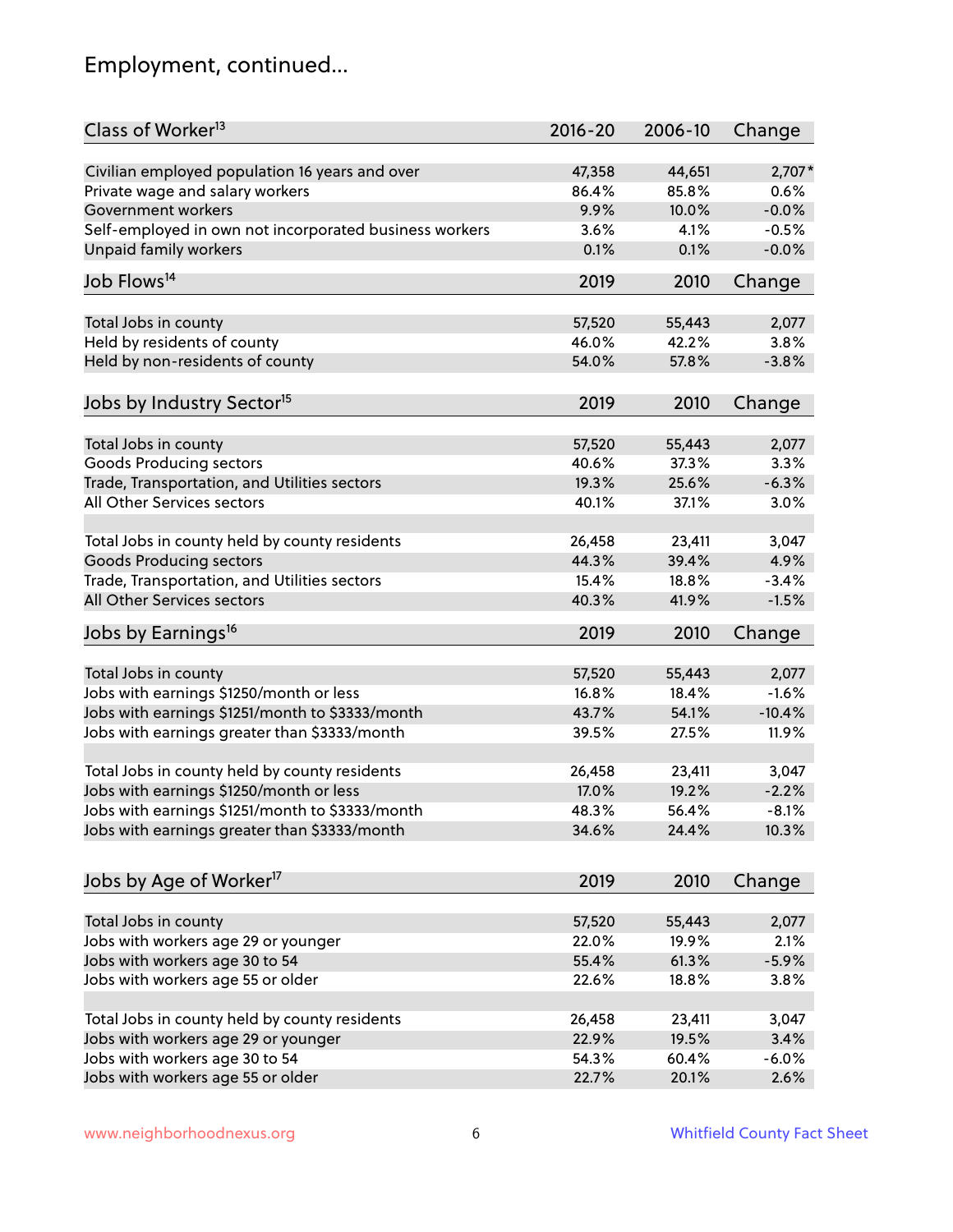#### Education

| Early Learning <sup>18</sup>                        |                 |                 | 2022             |
|-----------------------------------------------------|-----------------|-----------------|------------------|
| Licensed Capacity of Early Learning Centers         |                 |                 | 2,035            |
| Licenced capacity per 1,000 children ages 0-4       |                 |                 | 306.4            |
| School Enrollment <sup>19</sup>                     | 2022            | 2010            | Change           |
| <b>Enrolled in Public School</b>                    |                 |                 |                  |
| White                                               | 20,165<br>37.5% | 20,226<br>45.1% | $-61$<br>$-7.6%$ |
| <b>Black or African-American</b>                    | 2.6%            | 3.1%            | $-0.5%$          |
| Asian                                               | 1.3%            | 1.4%            | $-0.0%$          |
| Native American                                     | 0.3%            | 0.5%            | $-0.2%$          |
| Pacific Islander                                    | 0.0%            | 0.0%            | 0.0%             |
| <b>Biracial or Multi-Racial</b>                     | 2.9%            | 2.7%            | 0.2%             |
| Hispanic or Latino                                  | 55.3%           | 47.2%           | 8.1%             |
| Georgia Milestones: 3rd Grade Reading <sup>20</sup> |                 |                 | 2019             |
|                                                     |                 |                 |                  |
| Number of Students Tested                           |                 |                 | 1,432            |
| Proficient or Distinguished                         |                 |                 | 39.0%            |
| Georgia Milestones: 8th Grade Math <sup>21</sup>    |                 |                 | 2019             |
| <b>Number of Students Tested</b>                    |                 |                 | 1,564            |
| Proficient or Distinguished                         |                 |                 | 44.5%            |
|                                                     |                 |                 |                  |
| Graduation Rates <sup>22</sup>                      | 2021            | 2012            | Change           |
| Cohort                                              | 1,550           | 1,352           | 198              |
| <b>High School Graduation Rate</b>                  | 86.5%           | 66.8%           | 19.7%            |
|                                                     |                 |                 |                  |
| Educational Attainment <sup>23</sup>                | $2016 - 20$     | 2006-10         | Change           |
| Population 25 years and over                        | 67,343          | 61,689          | 5,654*           |
| Less than 9th grade                                 | 14.3%           | 16.0%           | $-1.7\%$         |
| 9th to 12th grade, no diploma                       | 14.3%           | 16.6%           | $-2.3\%$ *       |
| High school graduate (includes equivalency)         | 30.7%           | 29.5%           | 1.2%             |
| Some college, no degree                             | 18.9%           | 17.7%           | 1.2%             |
| Associate's degree                                  | 5.4%            | 5.1%            | 0.3%             |
| Bachelor's degree                                   | 10.4%           | 9.5%            | 0.9%             |
| Graduate or professional degree                     | 6.0%            | 5.6%            | 0.4%             |
|                                                     |                 |                 |                  |
| Percent high school graduate or higher              | 71.4%           | 67.4%           | 4.0%*            |
| Percent bachelor's degree or higher                 | 16.4%           | 15.1%           | 1.3%             |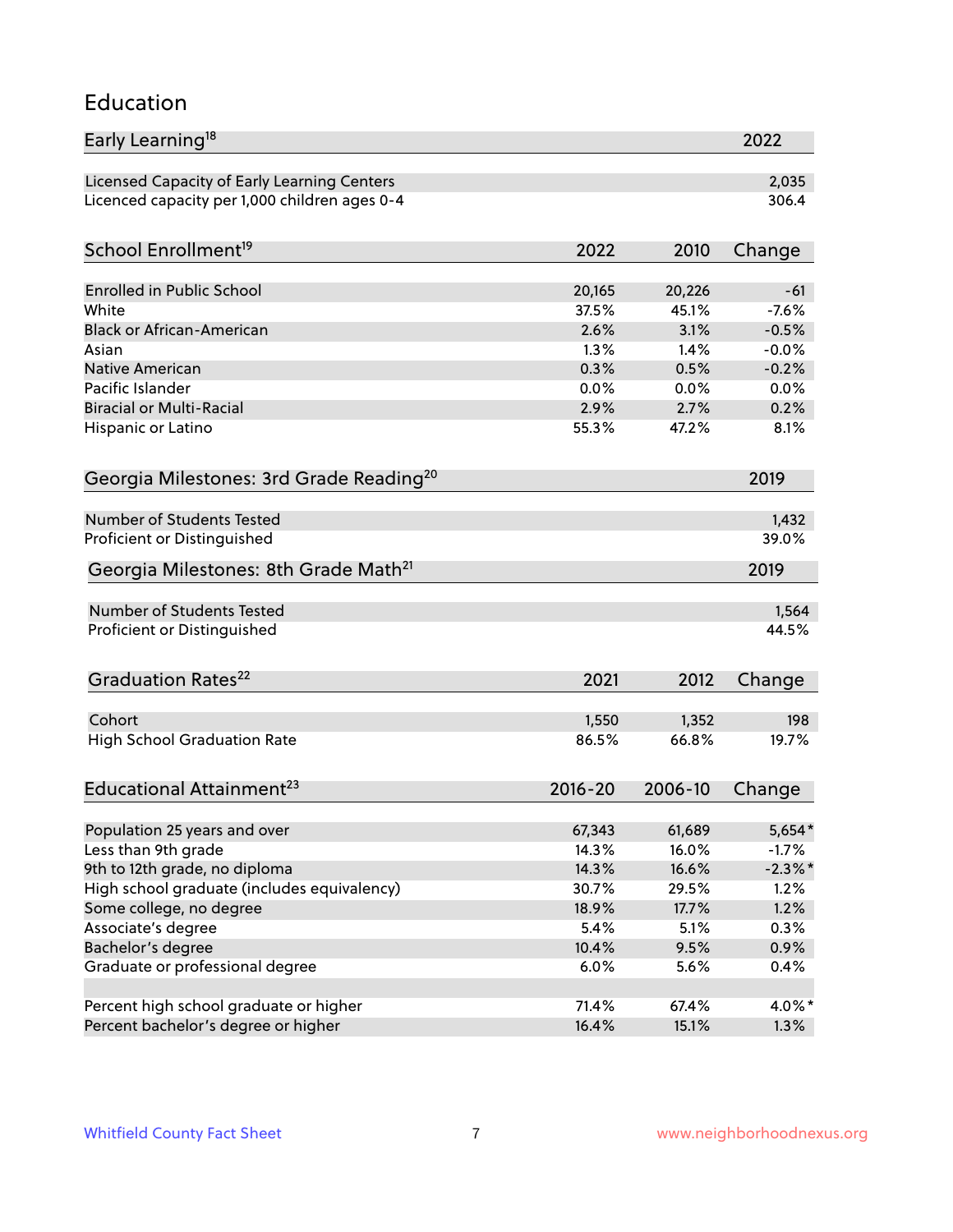### Housing

| Households by Type <sup>24</sup>                     | 2016-20       | 2006-10       | Change             |
|------------------------------------------------------|---------------|---------------|--------------------|
|                                                      |               |               |                    |
| <b>Total households</b>                              | 36,412        | 34,292        | $2,120*$           |
| Family households (families)                         | 71.6%         | 72.9%         | $-1.4%$            |
| With own children under 18 years                     | 32.2%         | 35.5%         | $-3.3\%$ *         |
| Married-couple family                                | 50.4%         | 53.9%         | $-3.4\%$ *         |
| With own children of the householder under 18 years  | 22.0%         | 24.2%         | $-2.3%$            |
| Male householder, no wife present, family            | 6.6%          | 7.0%          | $-0.4%$            |
| With own children of the householder under 18 years  | 2.4%          | 3.5%          | $-1.1%$            |
| Female householder, no husband present, family       | 14.5%         | 12.1%         | $2.5%$ *           |
| With own children of the householder under 18 years  | 7.8%          | 7.8%          | 0.0%               |
| Nonfamily households                                 | 28.4%         | 27.1%         | 1.4%               |
| Householder living alone                             | 24.1%         | 21.2%         | $2.9\%$ *          |
| 65 years and over                                    | 10.9%         | 7.7%          | $3.1\%$ *          |
|                                                      |               |               |                    |
| Households with one or more people under 18 years    | 35.9%         | 40.7%         | $-4.8\%$ *         |
| Households with one or more people 65 years and over | 28.0%         | 21.8%         | $6.2\%$ *          |
|                                                      |               |               |                    |
| Average household size                               | 2.82          | 2.88          | $-0.06$            |
| Average family size                                  | 3.37          | 3.38          | $-0.01$            |
|                                                      |               |               |                    |
| Housing Occupancy <sup>25</sup>                      | $2016 - 20$   | 2006-10       | Change             |
|                                                      |               |               |                    |
| Total housing units                                  | 40,236        | 38,747        | $1,489*$           |
| Occupied housing units                               | 90.5%         | 88.5%         | 2.0%               |
| Vacant housing units                                 | 9.5%          | 11.5%         | $-2.0%$            |
|                                                      |               |               |                    |
| Homeowner vacancy rate                               | 1.2           | 2.9           | $-1.7*$            |
| Rental vacancy rate                                  | 6.7           | 17.5          | $-10.8*$           |
|                                                      |               |               |                    |
| Units in Structure <sup>26</sup>                     | $2016 - 20$   | 2006-10       |                    |
|                                                      |               |               | Change             |
| Total housing units                                  | 40,236        | 38,747        | $1,489*$           |
| 1-unit, detached                                     | 63.5%         | 62.8%         | 0.7%               |
| 1-unit, attached                                     | 2.9%          | 2.9%          | $-0.1%$            |
| 2 units                                              | 3.2%          | 4.3%          | $-1.1%$            |
| 3 or 4 units                                         | 5.0%          | 4.9%          | 0.1%               |
| 5 to 9 units                                         | 4.6%          | 4.1%          | 0.4%               |
| 10 to 19 units                                       | 4.0%          |               | $1.1\%$ *          |
|                                                      |               | 2.9%          |                    |
| 20 or more units<br>Mobile home                      | 2.2%<br>14.6% | 2.9%<br>15.2% | $-0.7%$<br>$-0.5%$ |
| Boat, RV, van, etc.                                  | 0.0%          | 0.0%          |                    |
|                                                      |               |               | $-0.0\%$           |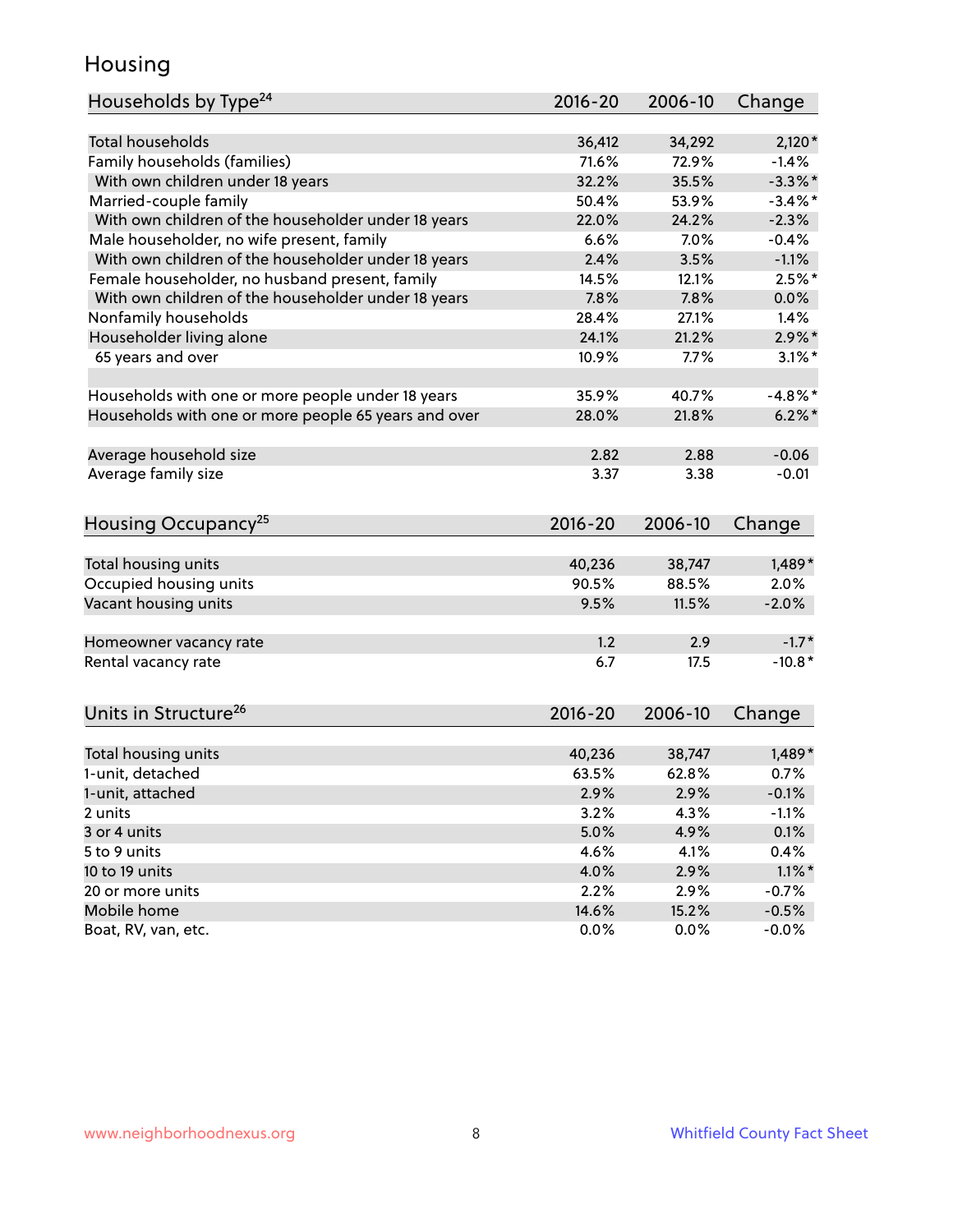## Housing, Continued...

| Year Structure Built <sup>27</sup>               | 2016-20        | 2006-10         | Change                 |
|--------------------------------------------------|----------------|-----------------|------------------------|
| Total housing units                              | 40,236         | 38,747          | $1,489*$               |
| Built 2014 or later                              | 2.0%           | (X)             | (X)                    |
| Built 2010 to 2013                               | 0.9%           | (X)             | (X)                    |
| Built 2000 to 2009                               | 14.9%          | 15.5%           | $-0.6%$                |
| Built 1990 to 1999                               | 22.9%          | 19.8%           | $3.1\%$ *              |
| Built 1980 to 1989                               | 19.0%          | 18.9%           | 0.1%                   |
| Built 1970 to 1979                               | 16.5%          | 17.5%           | $-1.0%$                |
| Built 1960 to 1969                               | 10.9%          | 11.9%           | $-1.0%$                |
| Built 1950 to 1959                               | 7.5%           | 7.3%            | 0.2%                   |
| Built 1940 to 1949                               | 2.7%           | 4.3%            | $-1.6\%$ *             |
| Built 1939 or earlier                            | 2.7%           | 4.9%            | $-2.2\%$ *             |
| Housing Tenure <sup>28</sup>                     | $2016 - 20$    | 2006-10         | Change                 |
|                                                  |                |                 |                        |
| Occupied housing units                           | 36,412         | 34,292          | $2,120*$               |
| Owner-occupied                                   | 65.9%          | 68.3%           | $-2.4\%$ *             |
| Renter-occupied                                  | 34.1%          | 31.7%           | 2.4%                   |
| Average household size of owner-occupied unit    | 2.80           | 2.93            | $-0.13*$               |
| Average household size of renter-occupied unit   | 2.84           | 2.77            | 0.07                   |
| Residence 1 Year Ago <sup>29</sup>               | $2016 - 20$    | 2006-10         | Change                 |
| Population 1 year and over                       | 102,834        | 98,182          | 4,652*                 |
| Same house                                       | 91.7%          | 83.9%           | $7.8\%$ *              |
| Different house in the U.S.                      | 8.2%           | 15.9%           | $-7.7%$ *              |
| Same county                                      | 4.2%           | 11.3%           | $-7.1\%$ *             |
| Different county                                 | 4.0%           | 4.6%            | $-0.6%$                |
| Same state                                       | 2.1%           | 2.9%            | $-0.8%$                |
| Different state                                  | 1.9%           | 1.7%            | 0.2%                   |
| Abroad                                           | 0.1%           | 0.2%            | $-0.1%$                |
| Value of Housing Unit <sup>30</sup>              | $2016 - 20$    | 2006-10         | Change                 |
|                                                  |                |                 |                        |
| Owner-occupied units                             | 23,988<br>8.9% | 23,418<br>10.6% | 570<br>$-1.7%$         |
| Less than \$50,000                               |                | 21.9%           |                        |
| \$50,000 to \$99,999                             | 18.0%          | 28.5%           | $-3.9\%$ *             |
| \$100,000 to \$149,999                           | 26.7%<br>18.1% | 19.3%           | $-1.7%$                |
| \$150,000 to \$199,999<br>\$200,000 to \$299,999 | 16.9%          | 12.1%           | $-1.2%$<br>4.8%*       |
| \$300,000 to \$499,999                           | 8.4%           |                 |                        |
|                                                  | 2.4%           | 5.7%<br>1.7%    | $2.7\%$ *<br>$0.8\%$ * |
| \$500,000 to \$999,999                           | 0.5%           | 0.3%            |                        |
| \$1,000,000 or more<br>Median (dollars)          | 142,800        | 130,000         | 0.3%<br>12,800*        |
|                                                  |                |                 |                        |
| Mortgage Status <sup>31</sup>                    | $2016 - 20$    | 2006-10         | Change                 |
| Owner-occupied units                             | 23,988         | 23,418          | 570                    |
| Housing units with a mortgage                    | 51.5%          | 65.9%           | $-14.3\%$ *            |
| Housing units without a mortgage                 | 48.5%          | 34.1%           | 14.3%*                 |
|                                                  |                |                 |                        |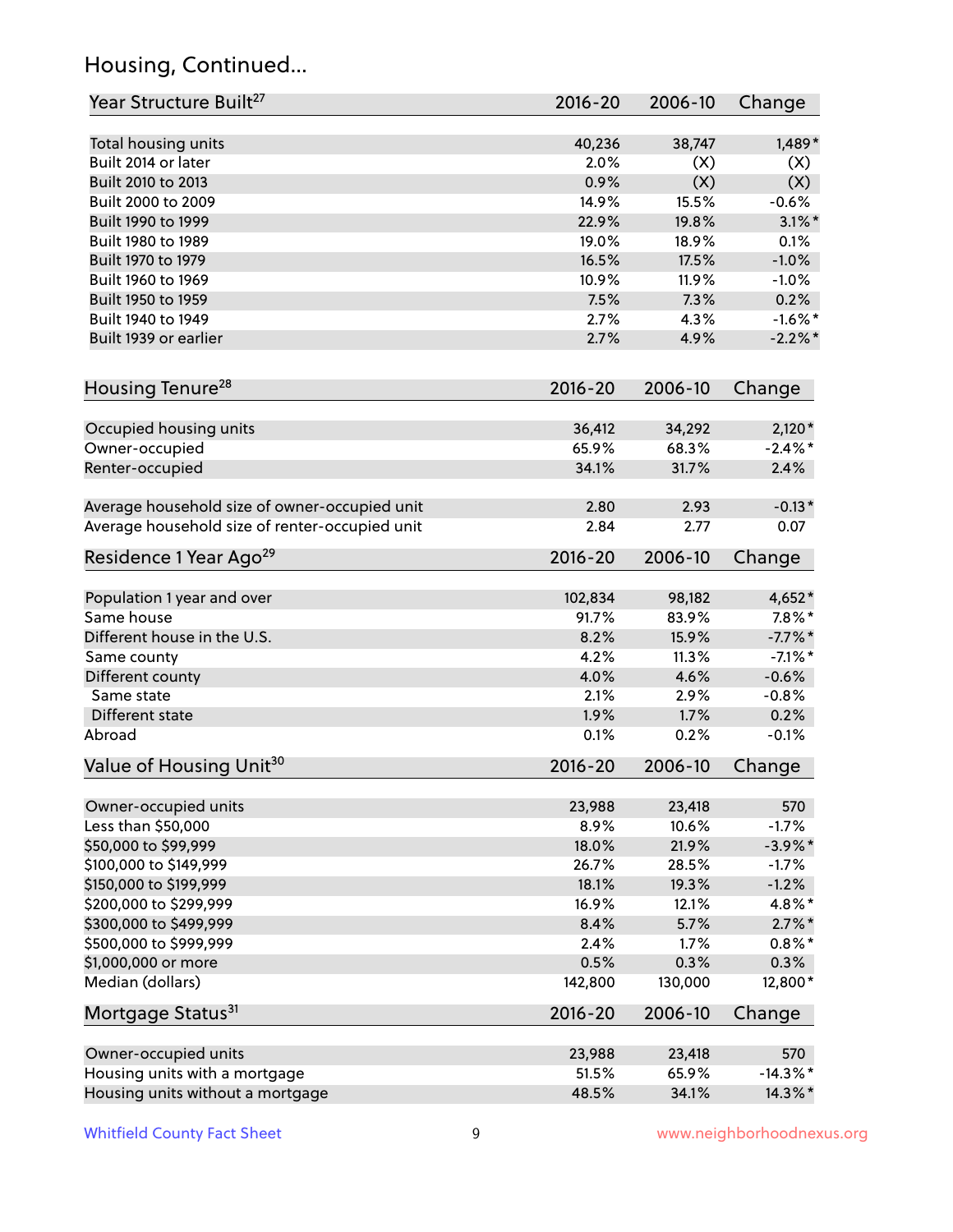## Housing, Continued...

| Selected Monthly Owner Costs <sup>32</sup>                                            | $2016 - 20$ | 2006-10 | Change      |
|---------------------------------------------------------------------------------------|-------------|---------|-------------|
| Housing units with a mortgage                                                         | 12,360      | 15,426  | $-3,066*$   |
| Less than \$300                                                                       | 0.0%        | 0.1%    | $-0.1%$     |
| \$300 to \$499                                                                        | 0.4%        | 2.8%    | $-2.4\%$ *  |
| \$500 to \$999                                                                        | 36.3%       | 39.1%   | $-2.7%$     |
| \$1,000 to \$1,499                                                                    | 38.3%       | 36.0%   | 2.3%        |
| \$1,500 to \$1,999                                                                    | 13.8%       | 13.4%   | 0.4%        |
| \$2,000 to \$2,999                                                                    | 9.3%        | 6.3%    | $3.0\%$ *   |
| \$3,000 or more                                                                       | 1.8%        | 2.3%    | $-0.5%$     |
| Median (dollars)                                                                      | 1,127       | 1,091   | 36          |
| Housing units without a mortgage                                                      | 11,628      | 7,992   | 3,636*      |
| Less than \$150                                                                       | 5.2%        | 9.7%    | $-4.5%$ *   |
| \$150 to \$249                                                                        | 16.0%       | 26.1%   | $-10.1\%$ * |
| \$250 to \$349                                                                        | 28.2%       | 28.3%   | $-0.1%$     |
| \$350 to \$499                                                                        | 28.5%       | 21.7%   | $6.8\%$ *   |
| \$500 to \$699                                                                        | 16.4%       | 11.3%   | $5.1\%$ *   |
| \$700 or more                                                                         | 5.6%        | 2.9%    | $2.8\%$ *   |
| Median (dollars)                                                                      | 352         | 301     | $51*$       |
| Selected Monthly Owner Costs as a Percentage of<br>Household Income <sup>33</sup>     | $2016 - 20$ | 2006-10 | Change      |
| Housing units with a mortgage (excluding units where<br>SMOCAPI cannot be computed)   | 12,326      | 15,375  | $-3,049*$   |
| Less than 20.0 percent                                                                | 53.1%       | 38.8%   | 14.3%*      |
| 20.0 to 24.9 percent                                                                  | 18.7%       | 15.1%   | $3.5\%$ *   |
| 25.0 to 29.9 percent                                                                  | 8.6%        | 12.0%   | $-3.4\%$ *  |
| 30.0 to 34.9 percent                                                                  | 5.0%        | 10.4%   | $-5.4\%$ *  |
| 35.0 percent or more                                                                  | 14.7%       | 23.7%   | $-9.0\%$ *  |
| Not computed                                                                          | 34          | 51      | $-17$       |
| Housing unit without a mortgage (excluding units where<br>SMOCAPI cannot be computed) | 11,504      | 7,879   | 3,625*      |
| Less than 10.0 percent                                                                | 47.4%       | 52.0%   | $-4.6%$     |
| 10.0 to 14.9 percent                                                                  | 21.7%       | 19.4%   | 2.3%        |
| 15.0 to 19.9 percent                                                                  | 8.0%        | 11.6%   | $-3.6%$     |
| 20.0 to 24.9 percent                                                                  | 6.7%        | 4.0%    | $2.7\%$ *   |
| 25.0 to 29.9 percent                                                                  | 4.3%        | 5.4%    | $-1.1%$     |
| 30.0 to 34.9 percent                                                                  | 1.7%        | 2.1%    | $-0.5%$     |
| 35.0 percent or more                                                                  | 10.1%       | 5.5%    | 4.7%*       |
| Not computed                                                                          | 124         | 113     | 11          |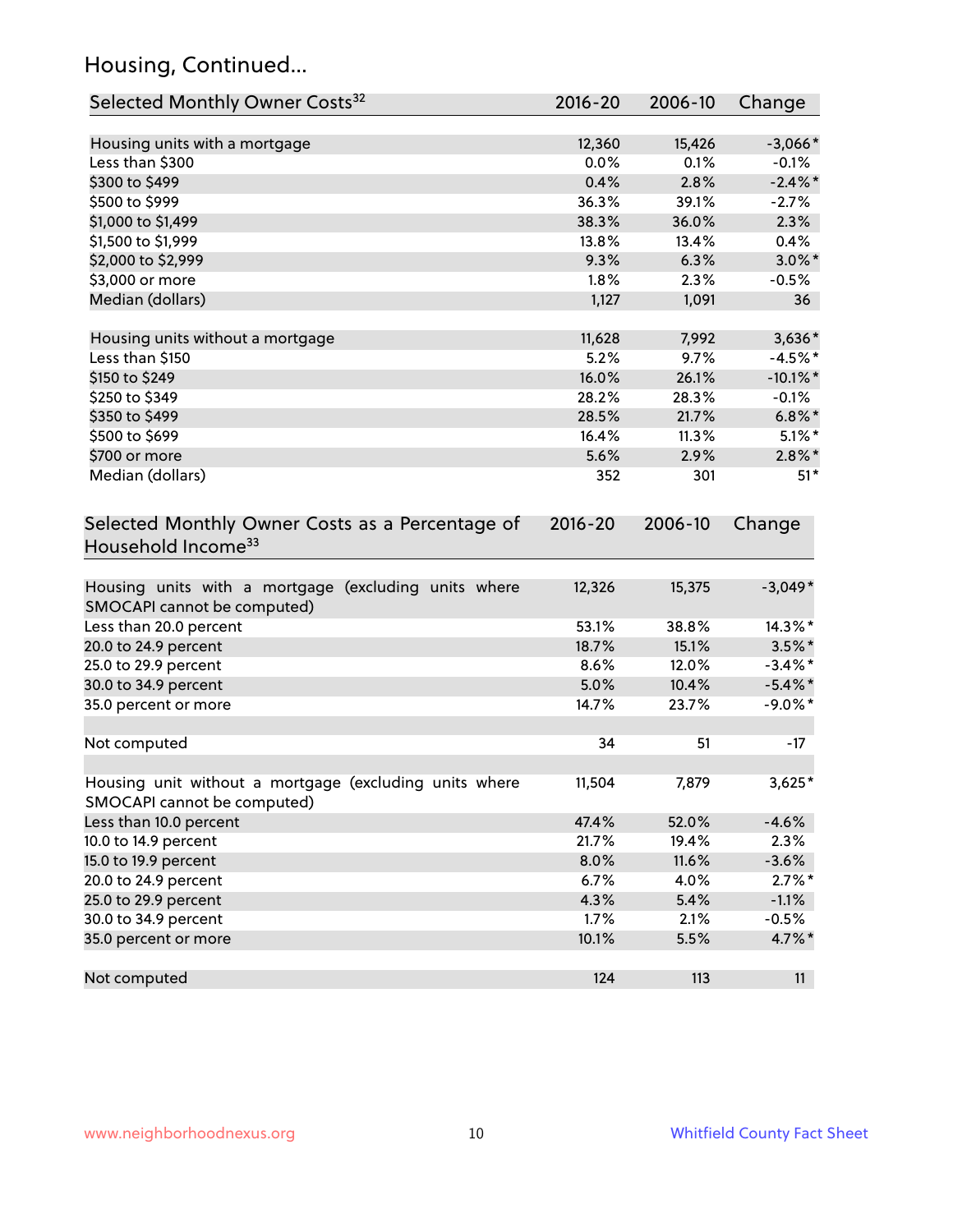### Housing, Continued...

| Gross Rent <sup>34</sup>                                                       | 2016-20     | 2006-10 | Change      |
|--------------------------------------------------------------------------------|-------------|---------|-------------|
|                                                                                |             |         |             |
| Occupied units paying rent                                                     | 11,700      | 10,321  | $1,379*$    |
| Less than \$200                                                                | 0.9%        | 1.1%    | $-0.2%$     |
| \$200 to \$499                                                                 | 16.3%       | 19.8%   | $-3.5%$     |
| \$500 to \$749                                                                 | 34.9%       | 49.0%   | $-14.1\%$ * |
| \$750 to \$999                                                                 | 36.0%       | 22.1%   | 13.8%*      |
| \$1,000 to \$1,499                                                             | 10.4%       | 6.0%    | 4.4%*       |
| \$1,500 to \$1,999                                                             | 0.8%        | 1.9%    | $-1.1%$     |
| \$2,000 or more                                                                | 0.7%        | 0.0%    | 0.7%        |
| Median (dollars)                                                               | 737         | 645     | $92*$       |
| No rent paid                                                                   | 724         | 553     | 171         |
| Gross Rent as a Percentage of Household Income <sup>35</sup>                   | $2016 - 20$ | 2006-10 | Change      |
| Occupied units paying rent (excluding units where GRAPI<br>cannot be computed) | 11,491      | 10,226  | $1,265*$    |
| Less than 15.0 percent                                                         | 21.7%       | 13.6%   | $8.1\%$ *   |
| 15.0 to 19.9 percent                                                           | 13.5%       | 14.9%   | $-1.4%$     |
| 20.0 to 24.9 percent                                                           | 14.8%       | 12.1%   | 2.7%        |
| 25.0 to 29.9 percent                                                           | 11.6%       | 12.1%   | $-0.5%$     |
| 30.0 to 34.9 percent                                                           | 7.7%        | 11.5%   | $-3.9%$     |
| 35.0 percent or more                                                           | 30.8%       | 35.8%   | $-5.0%$     |
| Not computed                                                                   | 933         | 648     | 285*        |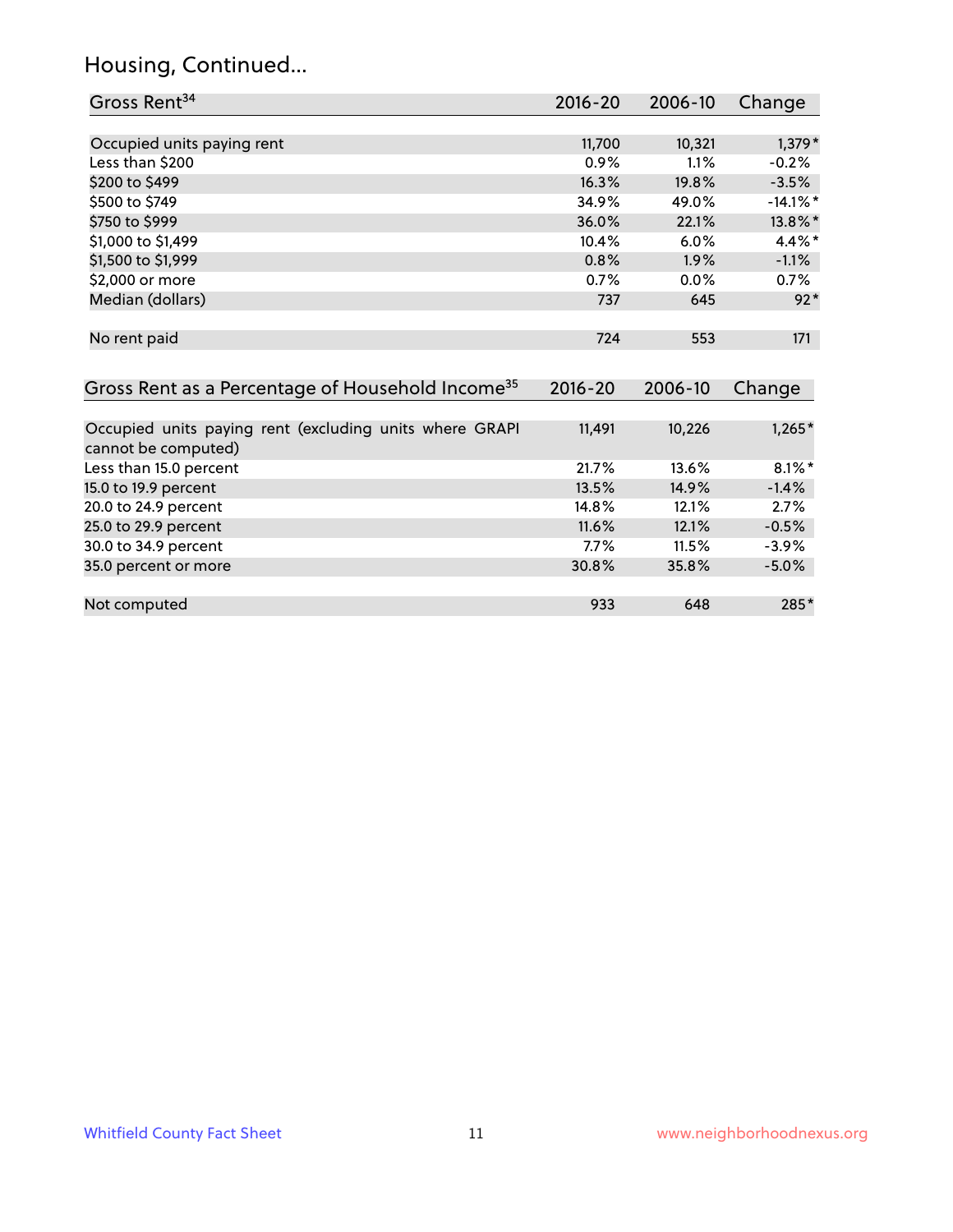## Community Involvement

| Voter Registration and Turnout <sup>36</sup> | 2020   |
|----------------------------------------------|--------|
|                                              |        |
| Active registered voters                     | 54.239 |
| Number voted in Presidential election        | 36.684 |
| Percent voted in Presidential election       | 67.6%  |

## Transportation

| Commuting to Work <sup>37</sup>           | 2016-20     | 2006-10 | Change     |
|-------------------------------------------|-------------|---------|------------|
|                                           |             |         |            |
| Workers 16 years and over                 | 46,887      | 43,820  | $3,067*$   |
| Car, truck, or van - drove alone          | 84.7%       | 81.2%   | $3.5\%$ *  |
| Car, truck, or van - carpooled            | 11.0%       | 12.8%   | $-1.8%$    |
| Public transportation (excluding taxicab) | 0.1%        | 0.2%    | $-0.1%$    |
| Walked                                    | 0.7%        | 0.7%    | $-0.0\%$   |
| Other means                               | $1.0\%$     | 3.1%    | $-2.1\%$ * |
| Worked at home                            | 2.6%        | 2.1%    | 0.6%       |
| Mean travel time to work (minutes)        | 20.8        | 19.5    | $1.3*$     |
| Vehicles Available <sup>38</sup>          | $2016 - 20$ | 2006-10 | Change     |
| Occupied housing units                    | 36,412      | 34,292  | $2,120*$   |
| No vehicles available                     | 5.5%        | 4.9%    | 0.7%       |
|                                           |             |         |            |
| 1 vehicle available                       | 31.2%       | 33.5%   | $-2.4%$    |
| 2 vehicles available                      | 38.0%       | 37.4%   | $0.6\%$    |
| 3 or more vehicles available              | 25.3%       | 24.2%   | $1.1\%$    |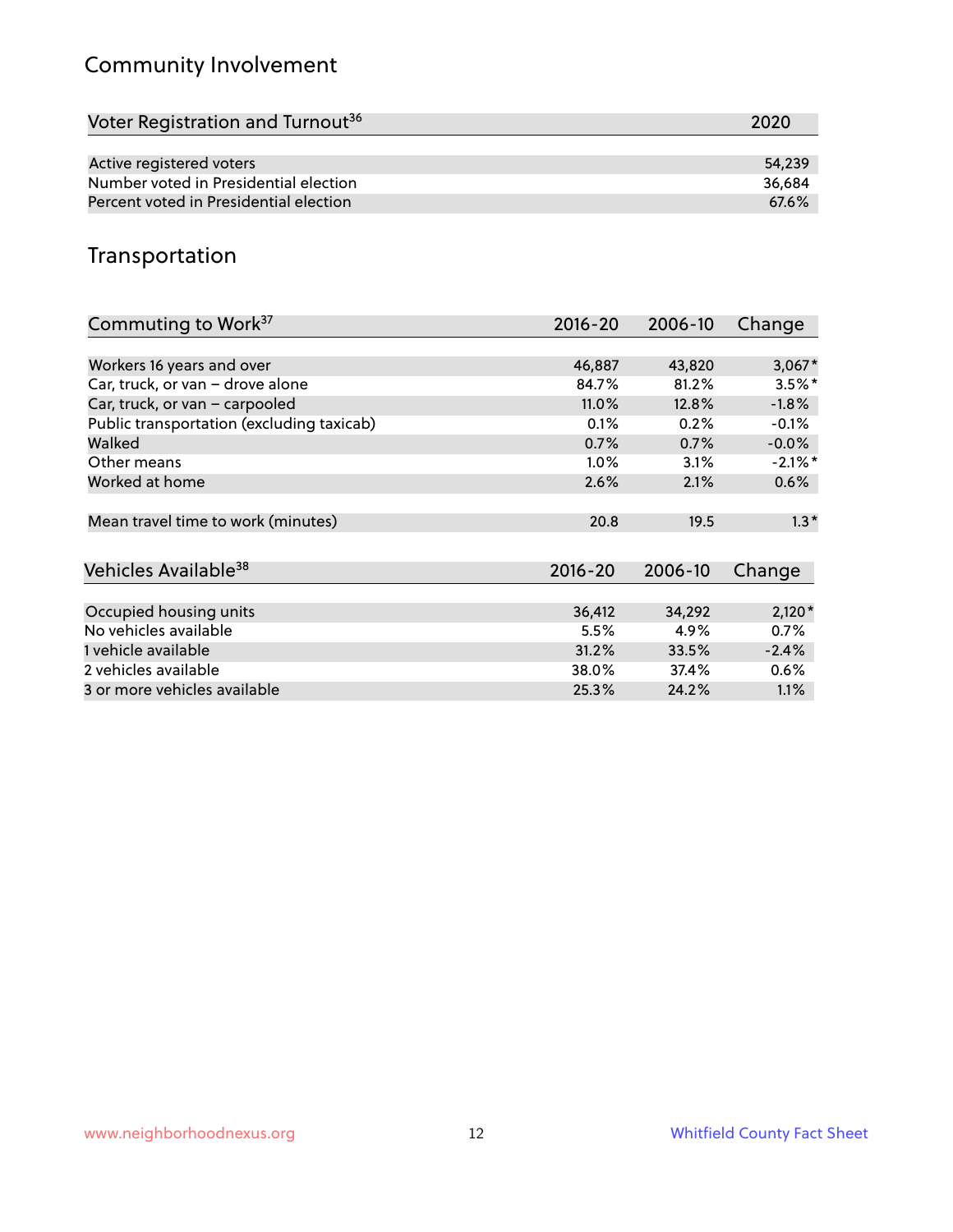#### Health

| Health Insurance coverage <sup>39</sup> | 2016-20 |
|-----------------------------------------|---------|
|-----------------------------------------|---------|

| Civilian Noninstitutionalized Population                | 103,255 |
|---------------------------------------------------------|---------|
| With health insurance coverage                          | 82.3%   |
| With private health insurance coverage                  | 59.2%   |
| With public health coverage                             | 32.4%   |
| No health insurance coverage                            | 17.7%   |
| Civilian Noninstitutionalized Population Under 19 years | 28,570  |
| No health insurance coverage                            | 10.9%   |
| Civilian Noninstitutionalized Population 19 to 64 years | 60,450  |
| In labor force:                                         | 46,216  |
| Employed:                                               | 43,617  |
| With health insurance coverage                          | 80.6%   |
| With private health insurance coverage                  | 41.1%   |
| With public coverage                                    | 3.6%    |
| No health insurance coverage                            | 19.4%   |
| Unemployed:                                             | 2,599   |
| With health insurance coverage                          | 48.7%   |
| With private health insurance coverage                  | 41.1%   |
| With public coverage                                    | 7.6%    |
| No health insurance coverage                            | 51.3%   |
| Not in labor force:                                     | 14,234  |
| With health insurance coverage                          | 63.8%   |
| With private health insurance coverage                  | 39.2%   |
| With public coverage                                    | 29.8%   |
| No health insurance coverage                            | 36.2%   |

# **Health Factors Most Recent** And The Control of the Control of The Control of The Control of The Control of The Control of The Control of The Control of The Control of The Control of The Control of The Control of The Contr

| Premature Death (YPLL before age 75 per 100,000 population, age-adjusted) <sup>40</sup> | 7,721.7 |
|-----------------------------------------------------------------------------------------|---------|
| Average number of Physically Unhealthy Days <sup>41</sup>                               | 5.1     |
| Average number of Mentally Unhealthy Days <sup>42</sup>                                 | 5.3     |
| Low Birthweight Births <sup>43</sup>                                                    | $7.6\%$ |
| Diabetes Prevalence <sup>44</sup>                                                       | 13.1%   |
| HIV Prevalence (per 100,000 population) <sup>45</sup>                                   | 173.7   |
| Rate, Deduplicated ER Visits for Asthma, Ages 0-17 <sup>46</sup>                        | 160.1   |